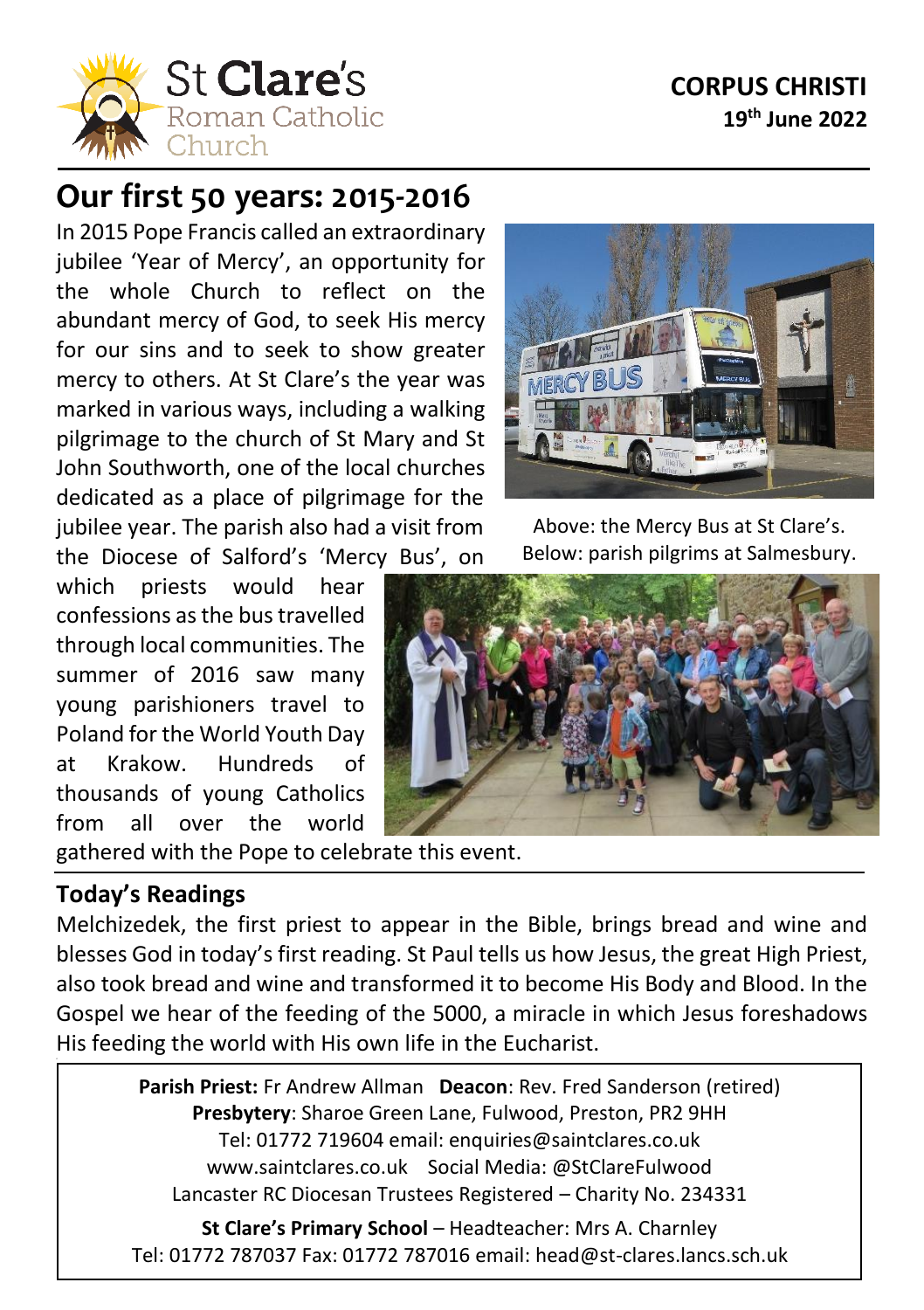## **MASSES THIS WEEK – Mass book page 83**

### **Office: psalter week 4; Sundays: year C; Weekdays: year II, week 12**

The first Mass each day is livestreamed and will be available for viewing later in the day on our YouTube channel[: https://www.youtube.com/user/StClaresChurch](https://www.youtube.com/user/StClaresChurch)

| Date                    | <b>Time</b> | <b>Occasion</b>                                 | <b>Intention/Details</b>   |  |
|-------------------------|-------------|-------------------------------------------------|----------------------------|--|
| Saturday                | 6pm (vigil) | THE MOST HOLY                                   | Baby Martha McLoughlin RIP |  |
| Sunday 19th             | $9:30$ am   | <b>BODY AND BLOOD</b>                           | People of the Parish       |  |
|                         | 6pm         | OF CHRIST                                       | Lil Abram RIP              |  |
| Monday                  | 9:15am      |                                                 | Frank Cole RIP             |  |
| Tuesday                 | 7pm         | St Aloysius                                     | Eva Littlefair RIP         |  |
| Wednesday               | 9:15am      | <b>St John Fisher and</b>                       | Fr Alexsander Makulski RIP |  |
|                         |             | <b>St Thomas More</b>                           |                            |  |
| Thursday                | 9:15am      | <b>NATIVITY OF ST</b>                           | Ints of Sue Lawrenson CSU  |  |
|                         |             | <b>JOHN THE BAPTIST</b>                         |                            |  |
| Friday                  | 12noon      | THE MOST SACRED                                 | Christa Stramm RIP         |  |
|                         |             | <b>HEART OF JESUS</b>                           |                            |  |
| Saturday                | 10am        | Immaculate Heart                                | Roger & Florence O'Donnell |  |
|                         |             | of Mary                                         | <b>RIP</b>                 |  |
|                         | 6pm (vigil) | <b>THIRTEENTH</b>                               | Ronald & Mary Airey RIP    |  |
| Sunday 26 <sup>th</sup> | 9:30am      | <b>Bernard Harrison RIP</b><br><b>SUNDAY IN</b> |                            |  |
|                         | 6pm         | <b>ORDINARY TIME</b>                            | People of the Parish       |  |

**LATELY DEAD:** Please pray for **Margaret Irene Moody** and all who have died recently.

**SACRAMENT OF RECONCILIATION:** Saturdays 11am-12noon and on request.

**ADORATION OF THE BLESSED SACRAMENT:** Monday-Friday 5pm-6pm, Saturday 11am-12noon. The church is usually open during the day for private prayer.

**ROSARY:** After 9:15am Mass and before 12noon Mass on Fridays.

**ANNIVERSARIES:** James Morgan, Doreen Dewhurst, John Calvert, Bill Byrne, Mary Morgan, Evelyn Littlefair, Monica Sharpe.

**POPE'S PRAYER INTENTIONS FOR JUNE:** We pray for Christian families around the world; may they embody and experience unconditional love and advance in holiness in their daily lives.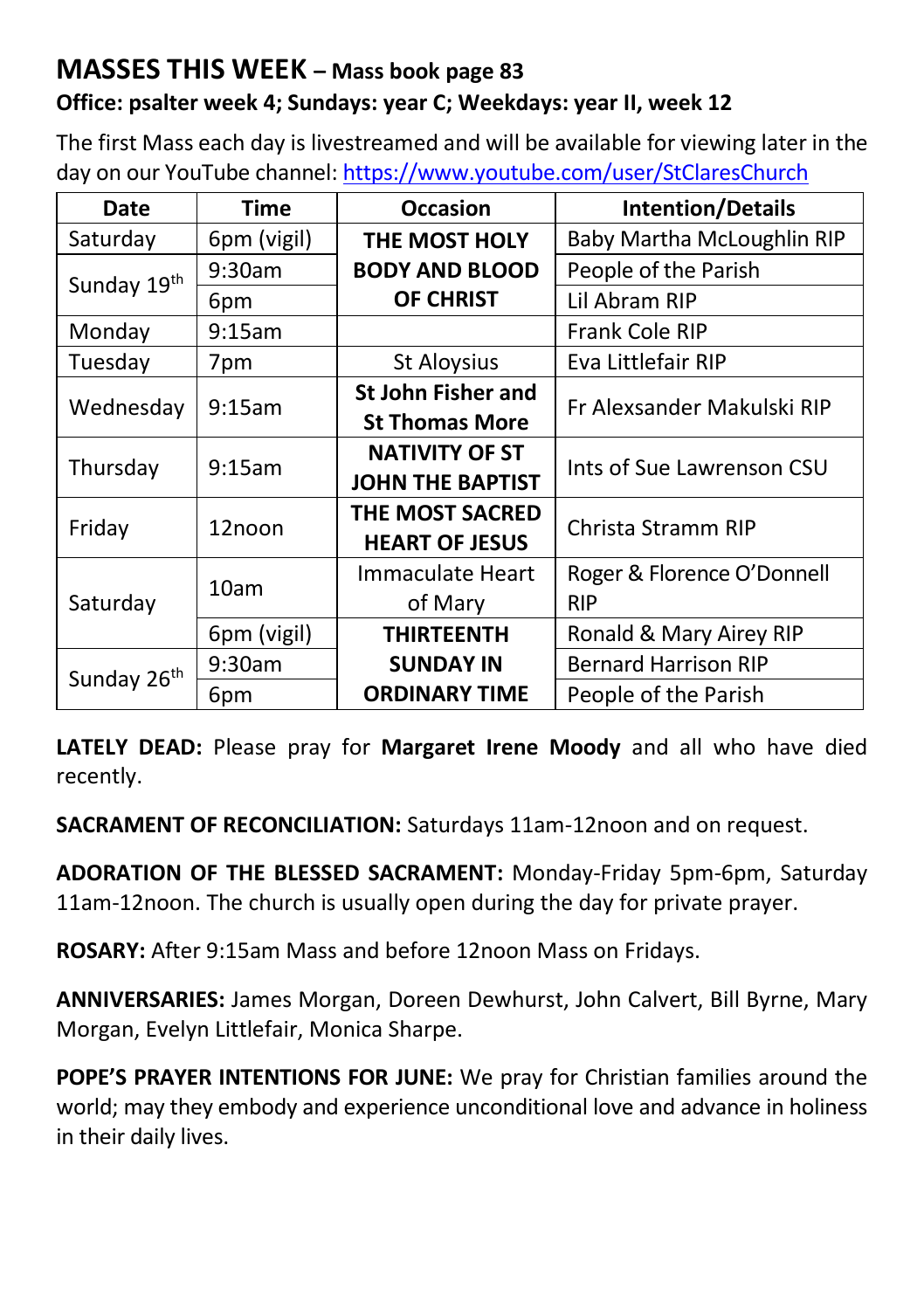**NEW BEGINNINGS:** As announced last Sunday, Fr Andrew will be moving on to work at the seminary at Oscott – his last weekend will be  $16^{\text{th}}/17^{\text{th}}$  July. There will be a Mass of thanksgiving on Thursday  $14<sup>th</sup>$  July at 7pm, followed by a social in the parish hall.

**DAY OF RENEWAL:** Here at St Clare's next Saturday (25<sup>th</sup>), beginning with 10am Mass. The day is led by Fr Pat Deegan on the theme "The Good Shepherd." Talks, praise and worship, adoration and healing ministries. All are welcome to all or part of the day.

**SUE LAWRENSON CSU:** Sue made her final vows as a member of the Company of St Ursula on Thursday (16<sup>th</sup> June). Please pray for Sue as she lives out this commitment.

**SUNDAY OBLIGATION:** Please note that watching an online Mass does not fulfil the Sunday obligation for those who are able to attend in person. The full statement of the Bishops can be found at: [https://www.cbcew.org.uk/spring-plenary-2022](https://www.cbcew.org.uk/spring-plenary-2022-resolution-returning-to-mass-at-pentecost/) [resolution-returning-to-mass-at-pentecost/](https://www.cbcew.org.uk/spring-plenary-2022-resolution-returning-to-mass-at-pentecost/)

**INDIAN CAFE:** This event held last Sunday was an enjoyable occasion and raised £535.60 towards our ACN India Parish Centre Project. Thank you to the organisers, helpers and all who attended.

**BLESSED SACRAMENT PROCESSION:** The deanery procession takes place at St Walburge's today (Sunday 19<sup>th</sup>) at 2pm. All are welcome to take part.

**ROSARY SERVICE** to celebrate the feast of Mary, Mother of Perpetual Help, to pray for peace in the world. At St Mary's Fernyhalgh at 2pm on Monday 27<sup>th</sup> June. Guest speaker Canon Chris Loughran.

**FOOD BANK:** Collection this weekend: 18<sup>th</sup>/19<sup>th</sup> June. There is currently urgent need of almost all food supplies due to very high demand. Thank you for your generosity.

**LADYEWELL PILRGIMAGE:** The annual pilgrimage to our local shrine is on Saturday 9<sup>th</sup> July. 11am Mass at St Mary's, then procession and Benediction. All welcome.

**LARK HILL ASSOCIATION:** Any past pupils of Lark Hill Convent School, Preston are invited to come to Cardinal Newman College on Saturday 25th June for a Mass at 2.30pm in the Chapel followed by a get together. This is a chance to meet up with friends and there will be opportunity to explore the College on the Lark Hill site.

**OLSE LADIES' GROUP:** Next meeting this Thursday (23rd) 8pm at OLSE Parish Centre, a talk by Viki Cuthbertson on "Bees". Honey & other products from bees will be on sale. Visitors welcome. Admission £3.

**SPECIAL COLLECTION** this Sunday for the Day for Life, to support the Church's work promoting the value of human life at every stage. 2022 theme: 'Care of the Elderly'. There is also a special collection next Sunday  $(26<sup>th</sup>)$  for Peter's Pence.

**LAST WEEK:** At Mass: 414 (77/206/94 NCW 37). Collection: £745.65. Thank you for your presence and generosity.